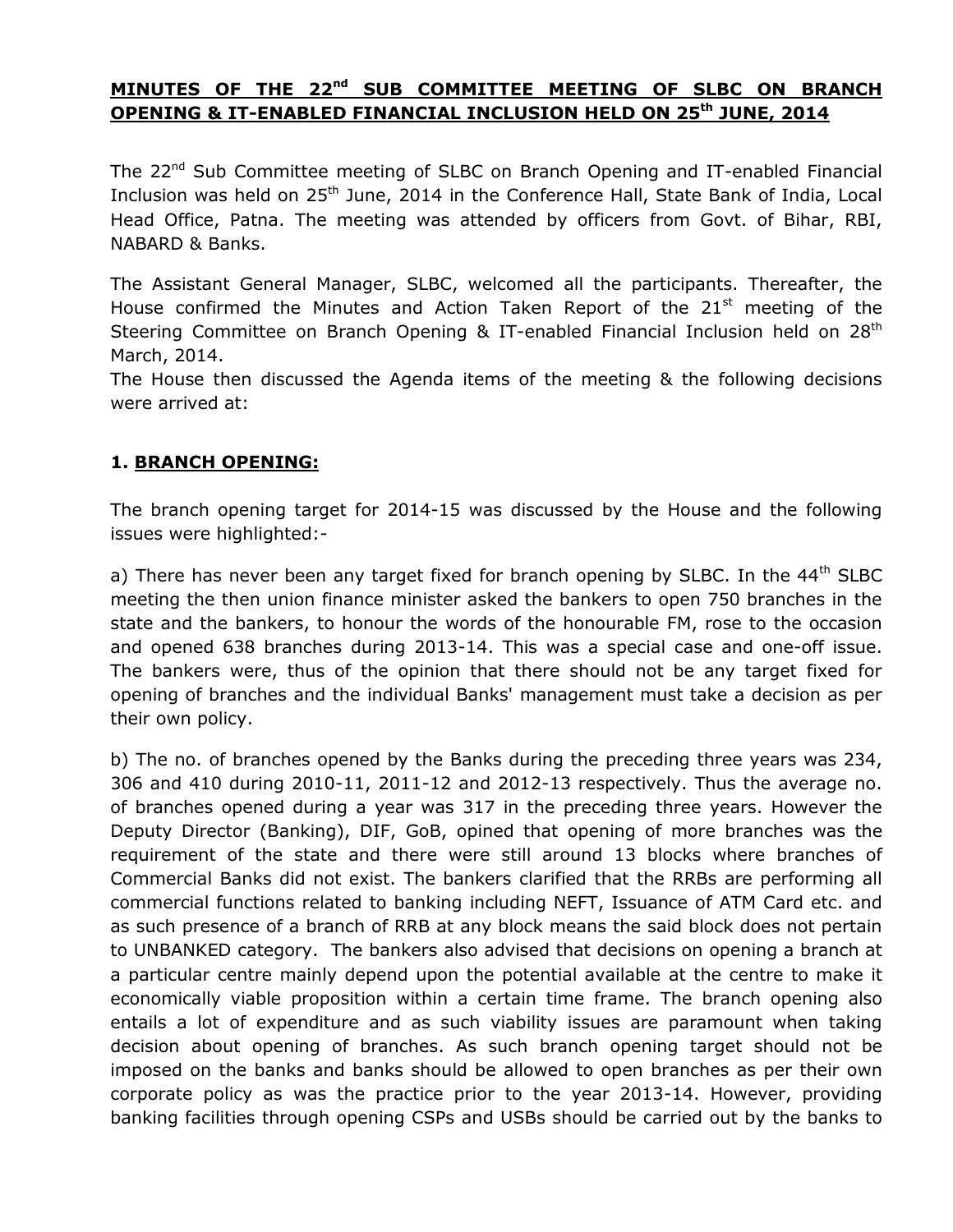make available banking facility within the reach of the people, as per the extant guidelines of GoI.

The AGM, SLBC informed the House that the Principal Secretary (Finance) has called a meeting of the bankers to discuss the target of branch opening for 2014-15. He also requested the Banks who have not yet submitted their proposed branch expansion plan for 2014-15 to SLBC, to submit the same without further delay so that it could be placed in the proposed meeting with P.S. Finance.

# **2. Target of Education Loan and KCC:-**

The House discussed the target fixation for Education Loan. The House was apprised that during 2013-14 the banks had given education loan to 35729 students which is 20% more than that given during 2012-13. Rising NPA in education loan was pointed out by banks as one of the reason why banks had become more cautious while extending education loan. However, DGM (Outreach), SBI remarked that rising NPA should not come in the way of giving fresh loans and all proposals which are otherwise eligible should be disposed of by banks as per the guidelines. It was suggested by the Dy. Director, Banking that banks should also provide education loan for vocational courses viz. Nursing, Physiotherapy, B.ed, etc. The banks were requested to participate in the proposed district level camps of  $9<sup>th</sup>$  and 23<sup>rd</sup> July, 2014 to provide education loan to deserving students.

It was agreed that there should be 20 to 25 % increase over last year's achievement while fixing target of education loan for 2014-15.

A suggestion was given by banks that the name of the financing Bank branch should be recorded in the certificate issued to the students by the Educational institution after completion of course as that would make the employer of the student aware about the liability of the education loan beneficiary, facilitating recovery from him.

While discussing the KCC target for 2014-15, it was decided that the target for 2014-15 should be to provide new KCC to fifteen lac farmers and amount-wise 50% of the crop loan potential, as per PLP, should be for new and renewal of KCC each.

# **3. COVERAGE OF UNBANKED VILLAGES WITH POPULATION BETWEEN 1600 TO 2000**

Out of 3052 unbanked villages with population between 1600 to 2000, Banks had, so far, reported coverage of 2931 villages.

The remaining villages were mainly to be covered by the following Banks: CBI (5), UCO bank (75), Allahabad Bank (5) and Bank of India (29). These Banks were requested to complete the task at the earliest.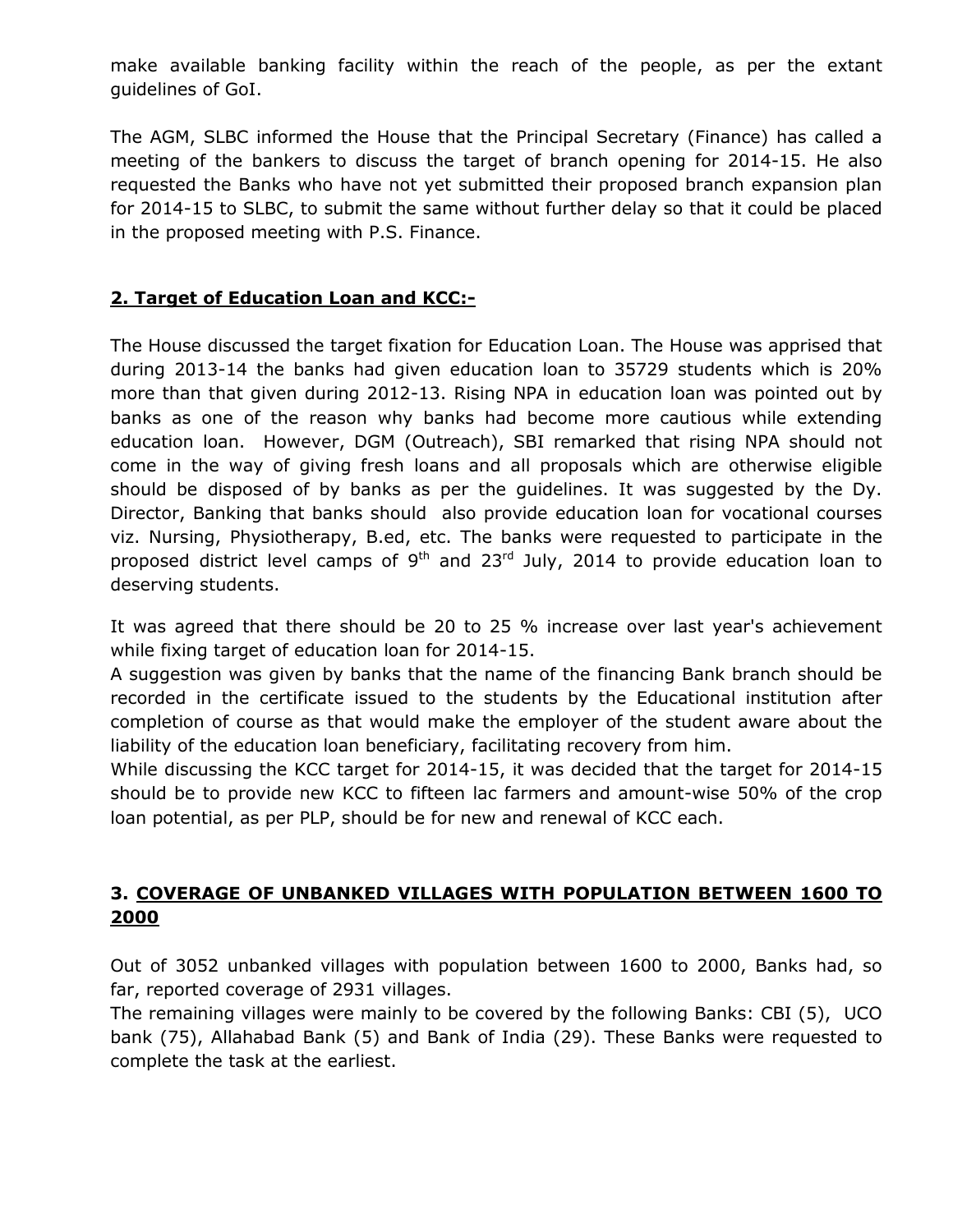## **4. COVERAGE OF VILLAGES WITH POPULATION BELOW 2000**

Upto March'2014, 9294 villages had been covered out of 11403 villages scheduled for coverage upto March'2014.

As RBI was closely monitoring the progress made by Banks in this regard, the Banks were requested to achieve their year-wise target to complete the coverage of overall target within the stipulated timeline. Banks were advised that shortfall in achievement of target for the year 2013-14 automatically gets carried forward and gets added to their target for 2014-15.

# **5. ALLOTMENT OF WARDS AMONG BANKS**

All Banks having Lead Bank responsibility were requested to ensure that in the urban area centers having municipality/Notified Areas, the allotment of wards among banks by their respective LDMs is completed at an early date so that the account opening and other banking activities of the people is facilitated. In this regard in 15 districts (Sitamarhi, Sheohar, Vaishali, Gopalganj, Muzaffarpur, Madhubani, Samastipur, East Champaran, West Champaran, Siwan, Saran, Purnea, Madhepura, Supal and Araria) the allocation of wards among Banks had been reportedly completed by the LDMs. However Bank wise names & number of allotted wards was yet to be received by the SLBC. All Banks having lead bank responsibility were requested to get the allocation of wards completed through their LDM and send the detailed list to SLBC at the earliest. Name of ward with the name of Bank to whom allotted should be provided by each LDM to the SLBC and the lead responsibility Bank should ensure this.

# **6. DIRECT BENEFIT TRANSFER (DBT)**

Installation of ATM at the branches by the RRBs had not yet taken place. The Regional Rural Banks (RRBs) were requested to establish ATMs in the three DBT implementing districts at an early date. However RRBs were issuing ATM Cards and the facility of ATM was as such available to the customers of RRBs also.

# **7. FINANCIAL LITERACY**

In the light of RBI guidelines on conducting monthly Financial Literacy Camps by all rural branches, Banks were requested to ensure that their all rural branches conduct at least one financial literacy camp every month. The RRBs advised that they have also opened one financial literacy centre in each district except three districts under MBGB jurisdiction and these were also conducting 2 camps each every month. All Banks were requested to furnish the information on the financial literacy initiatives taken by their rural branches and financial literacy centres to SLBC on quarterly basis along with SLBC data.

The Financial Literacy Diary, Guide and Posters had been distributed to all the stakeholders for their use. All were requested to ensure that these are properly utilised during F.L.Camps.